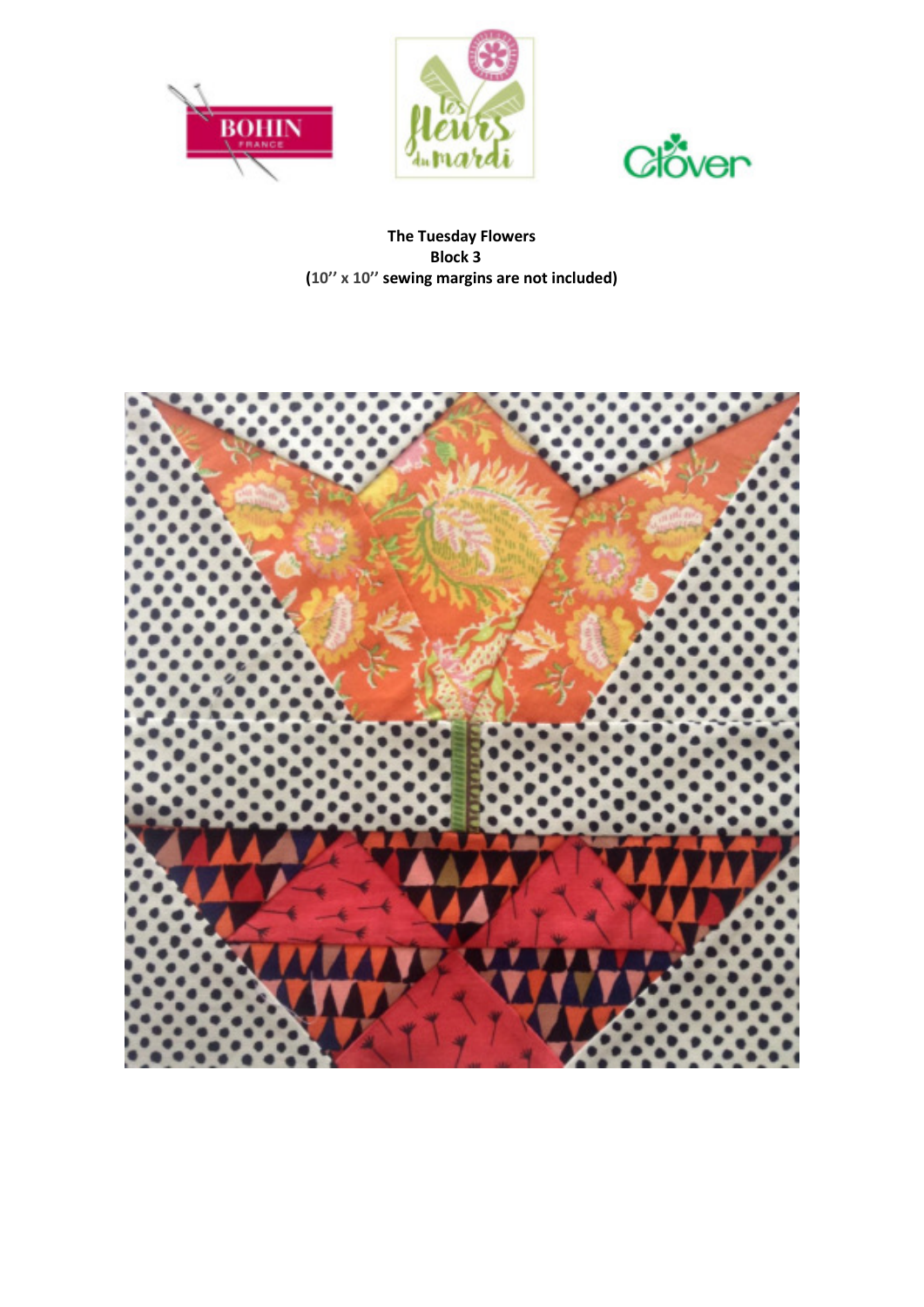## **General points:**

The measures which are given for the cutting include the  $1/4$ " sewing margins, rounded up to  $\frac{1}{2}$ " for both of them.

For the pieced quilts, add the sewing margin around the templates.

*The dimensions on the explanations do not take into account the stitches.*

## **The cutting:**

**In a background fabric: 1 C triangle and a C' triangle (you just need to turn round the template C), 1 D triangle and D', 2 F triangles F and 2 G rectangles (2 ⅛''x 5 ¼''). In the fabric for the flower: 1 piece A, 1 piece B et 1 piece B' In one fabric for the steam: 1 H rectangle (1'' x 2 ⅛'') In 2 fabrics for the pots:**  - **In one fabric: 5 E triangles** 

- **In the other fabric: 3 E triangles**
- **Bohin propelling chalk pencil ref: 91473**

**Clover needle-threader ref: 4072** 

**Optional: Freezer paper for the templates** 

## **Realisation:**

Pattern 1:

For the upper part of the block, sew a B triangle and a B' triangle each side of A. At the top, inlay the triangles C and C'.

On the right and the left, complete with the triangles D and D'.



Sch 1

Pattern 2: For the center of the block, sew a G rectangle on each side of the H rectangle.



Sch<sub>2</sub>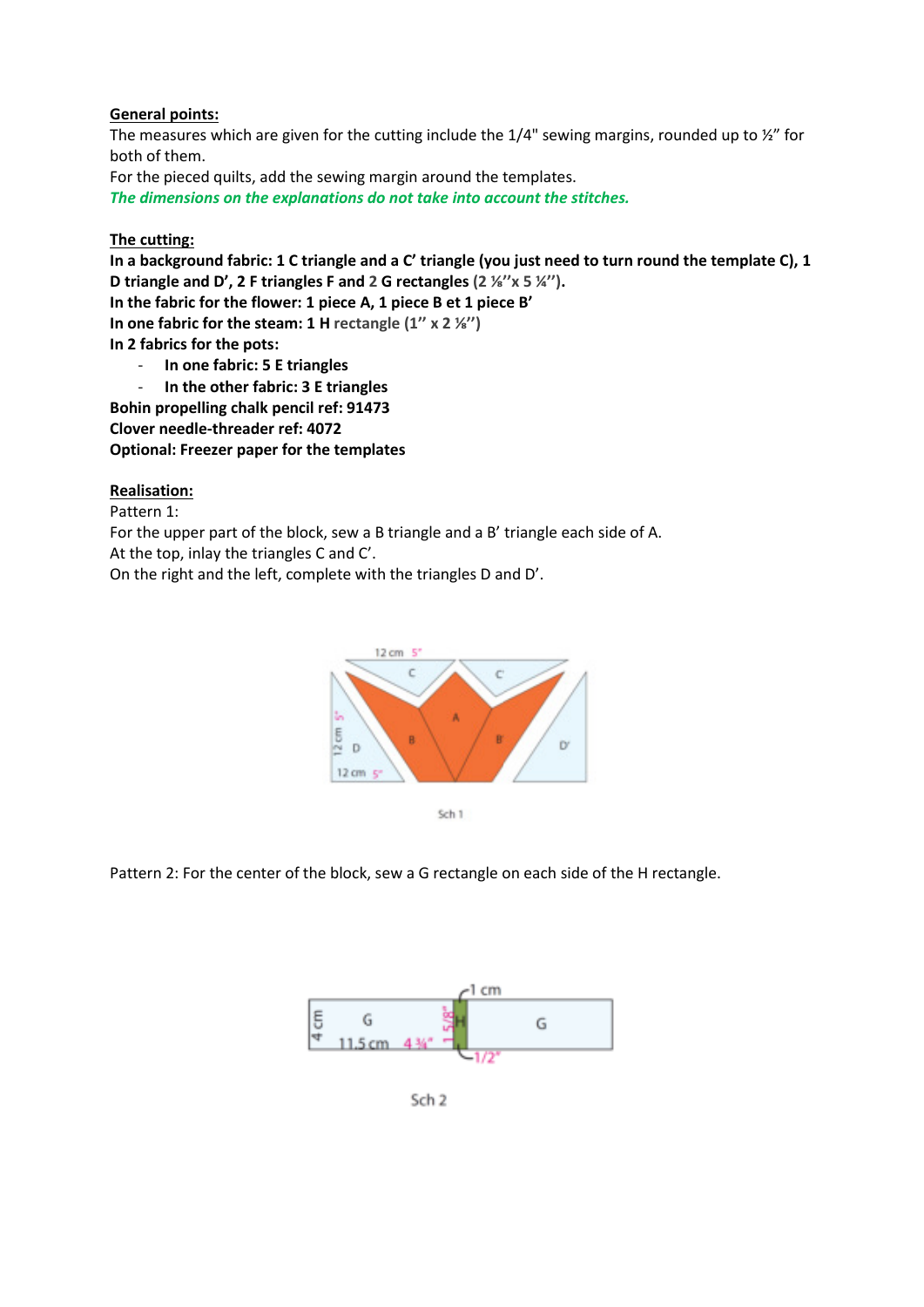Pattern 3:

For the lower part of the bloc, form:

- a first line by sewing 5 E triangles, 3 in one same colour and the other 2 in another colour, by

alternating the colours like on the photo below.

- a second line with the last E triangles.

Sew these two lines together. On the left and right, complete with the F triangles.



Sch 3

Pattern 4: Sew the 3 parts together.





**In collaboration with our partners:**